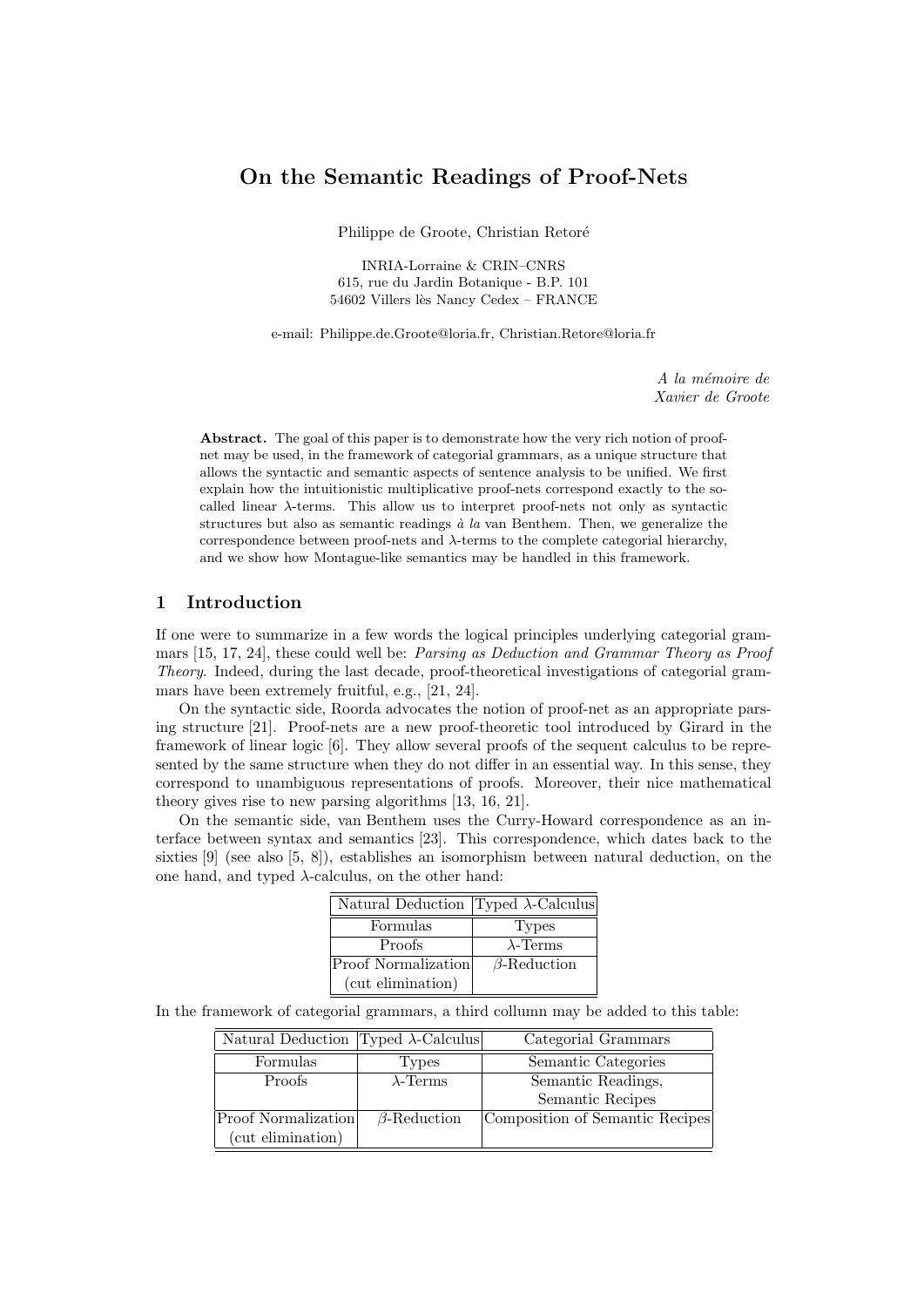Now, in the framework of linear logic, the essence of the Curry-Howard isomorphism is stated by Girard as follows:

| Formulas          | Types                                           |
|-------------------|-------------------------------------------------|
| Proofs            | Proof-Nets                                      |
|                   | <b>Proof Normalization</b> Proof-Net Evaluation |
| (cut elimination) |                                                 |

Therefore, by a simple juxtaposition of the two tables above, one sees that proof-nets may play the semantic part that is usually played by λ-terms. In this paper we introduce and illustrate by several examples this new point of view.

The next section gives a brief introduction to the notion of proof-net, and explains how linear  $\lambda$ -terms may be represented as proof-nets by using a notion of polarity. Section 3 shows how to get semantic readings of categorial principles, such Montagovian type raising, directly from a proof-net. In Section 4, we explain how to adapt the notion of proof-net to the different logics of the categorial hierarchy, i.e., the Lambek calculus  $L$ , the intuitionistic logic I, and van Benthem's intermediate logics  $LP$ ,  $LC$ , and  $LPC$ . Finally, Section 5 provides a short but complete example of a syntactic and semantic analysis based on proof-nets, in the spirit of Montague's PTQ grammar [14].

While this paper tries to be as self contained as possible, we assume that the reader has some familiarity with categorial grammars [1, 17, 18], the Lambek calculus [12, 15, 24], and linear logic [6, 7, 22].

## 2 Correspondence between Linear  $\lambda$ -Terms and Intuitionistic Multiplicative Proof-Nets

#### 2.1 A Brief Introduction to Multiplicative Proof-Nets

The notion of proof-net has been introduced by Girard [6] as the most suitable way of representing proofs in linear logic. With respect to sequential derivations, proof-nets have at least two advantages: firstly, they are more compact; secondly, they allow sequential proofs that differ in an inessential way to be identified.

Roughly speaking, proof-nets are obtained from sequential derivations by considering only the active formulas and by linking together the formulas that occur in the same axiom. Consider, for instance, the following derivation where the active formulas are framed:

$$
\begin{array}{ccc}\n & \xleftarrow{+} A^{+}, A & \xleftarrow{+} B^{\perp}, B \\
 & \xleftarrow{+} B, \boxed{(A \otimes B^{\perp})}, A^{\perp} \\
 & \xleftarrow{+} C^{\perp}, C & \xleftarrow{+} B, \boxed{((A \otimes B^{\perp}) \mathcal{R} A^{\perp})} \\
 & \xleftarrow{+} C^{\perp}, B, \boxed{(C \otimes ((A \otimes B^{\perp}) \mathcal{R} A^{\perp}))} \\
 & \xleftarrow{+} \boxed{(C^{\perp} \mathcal{R} B)}, (C \otimes ((A \otimes B^{\perp}) \mathcal{R} A^{\perp}))}\n\end{array} \tag{1}
$$

This derivation may be transformed into the following proof-net:

$$
\begin{array}{c|c}\n & A & B^{\perp} \\
\hline\nC^{\perp} & B & C & (A \otimes B^{\perp}) & A^{\perp} \\
\hline\n(C^{\perp} \mathcal{B}) & C & ((A \otimes B^{\perp}) \mathcal{B} A^{\perp}) \\
\hline\n(C \otimes ((A \otimes B^{\perp}) \mathcal{B} A^{\perp}))\n\end{array} (2)
$$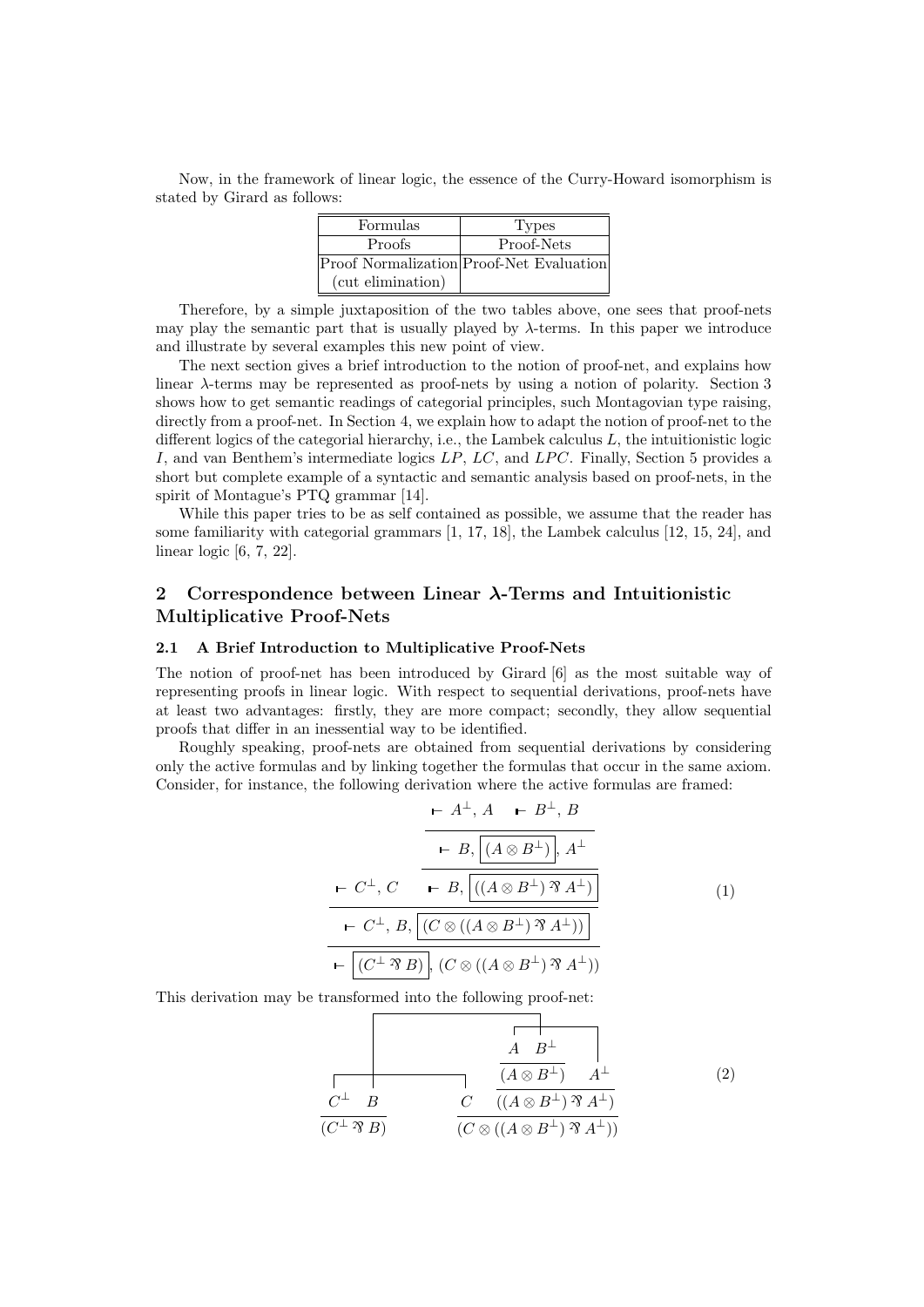More abstractly, the above proof-net may be identified with the following graph:



which represents the core of Derivation (1).

On the formal side, Girard defines first the notion of proof structure, which corresponds to a class of graphs akin to Graph 3. Then, a global geometrical criterion allows the proofnets, which are the graphs that correspond actually to sequential proofs, to be discriminated from the other proof-structures (see [3, 6, 10, 20] for instances of such criteria and for more details).

#### 2.2 Intuitionistic Multiplicative Proof-Nets

The examples in the previous section are taken from the so-called classical multiplicative linear logic. Now, logics such as the Lambek calculus are intuitionistic in the technical sense that they are defined by means of sequent calculi whose sequents are made of several antecedent formulas and only one succedent formula. In order to accommodate the notion of proof-net to such logics, one must use a notion of input  $\bullet$  and output ( $\circ$ ) polarities [2, 10]. The idea is that the input (or negative) polarities correspond to those occurrences of formulas that appear in the antecedents of the sequents while the output (or positive) polarities correspond to the occurrences of formulas that appear in the succedents.

More precisely, consider the following table that defines the notion of links for the proofstructures of the intuitionistic implicative linear logic (IILL, also known as van Benthem's  $LP^*$ ), whose only connective is the linear implication  $\sim$ .

| <b>NAME</b>        | Axiom                                 | <i>Tensor</i>        | Par                    | Cut             |
|--------------------|---------------------------------------|----------------------|------------------------|-----------------|
| LINK               |                                       | $p_2$<br>$p_1$       | $p_2$<br>$p_1$         |                 |
|                    |                                       |                      |                        | $p_1$<br>$p_2$  |
|                    | ∩<br>c <sub>2</sub><br>c <sub>1</sub> | ⊗                    | Ŋ                      |                 |
|                    |                                       |                      |                        |                 |
|                    |                                       | $\overline{c}$       | $\mathfrak c$          |                 |
| <b>PREMISES</b>    | none                                  | $p_1, p_2$           | $p_1, p_2$             | $p_1, p_2$      |
| <b>CONCLUSIONS</b> | $c_1, c_2$                            | $\epsilon$           | $\epsilon$             | none            |
| <b>TYPES</b>       | $c_1 : A^-$                           | $p_1 : A^+$          | $p_1 : A^-$            | $p_1 : A^+$     |
|                    | $c_2 : A^+$                           | $p_2 : B^-$          | $p_2:B^+$              | $p_2$ : $A^-\,$ |
|                    |                                       | $c:(A\multimap B)^-$ | $c:(A\multimap B)^{+}$ |                 |
| POLARITIES         | $c_1$ : input                         | $p_2, c:$ input      | $p_1:$ input           | $p_2:$ input    |
|                    | $c_2$ : output                        | $p_1$ : output       | $p_2, c:$ output       | $p_1$ : output  |

Proof-structures are then defined to be graphs made of links such that:

- 1. any premise of any link is connected to exactly one conclusion of some other link;
- 2. any conclusion of any link is connected to at most one premise of some other link;
- 3. input (resp. output) premises are connected to input (resp. output) conclusions of the same type.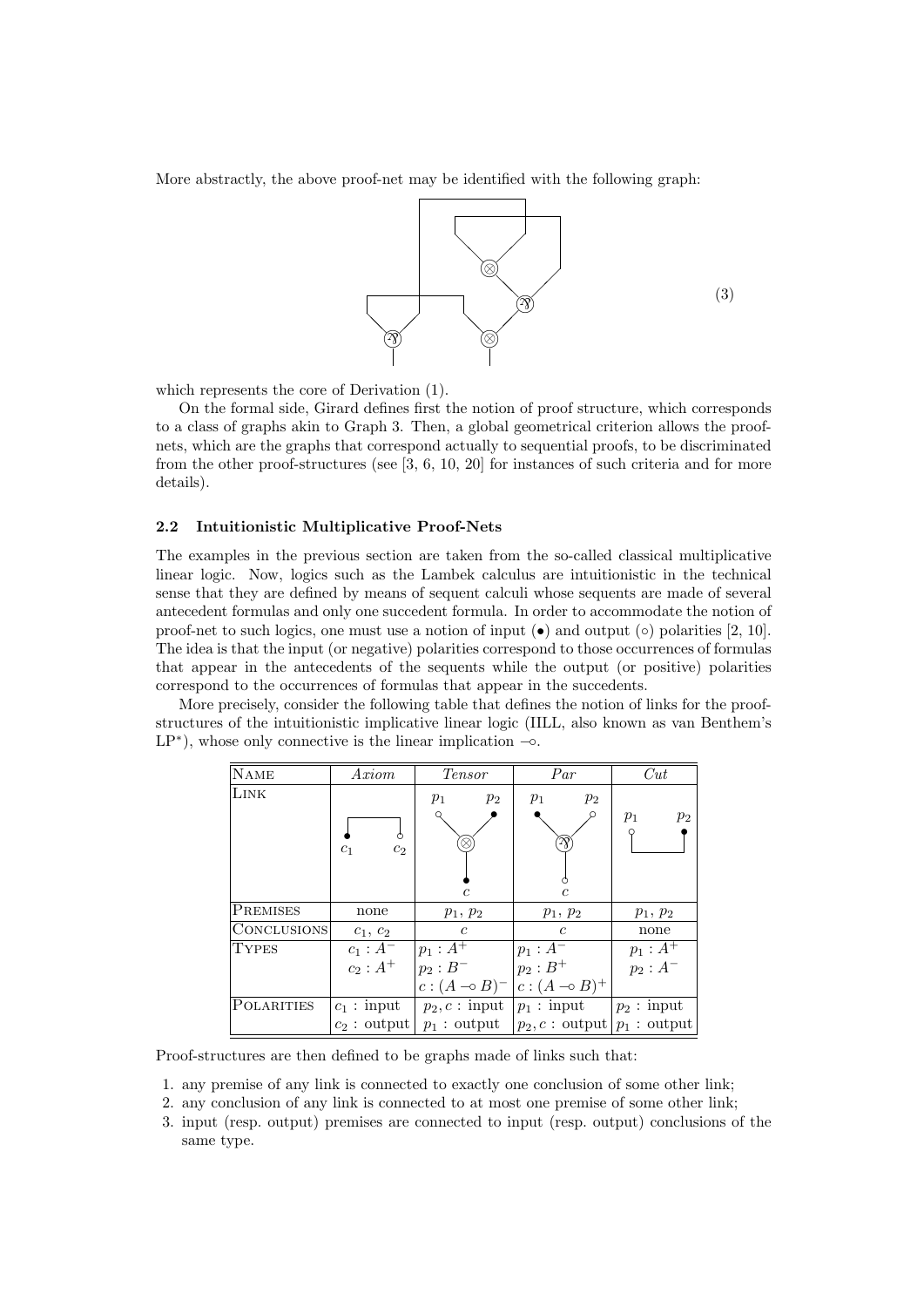Then, as we have already pointed out, a correctness criterion allows one to distinguish the proof-nets among the proof-structures. In fact, this correctness criterion ensures that the proof-nets are those proof-structures that may be sequentialized into Gentzen-like derivations. In particular, it ensures that any proof-net has exactly one output conclusion.

The proof-net formalism also captures the dynamics of proofs: cut elimination may be performed directly on the proof-nets without any reference to the sequent calculus. Moreover, the cut elimination process is specified by simple graph rewriting rules. In the case of ILLL, these rewriting rules, which are purely local, are the following:



### 2.3 Encoding of the Linear  $\lambda$ -Terms into the Intuitionistic Multiplicative Proof-Nets

The proof-nets introduced in the previous section give a way of representing the proofs of intuitionistic implicative linear logic. Another way of representing these proofs is given by the Curry-Howard isomorphism. It consists of using the so-called linear  $\lambda$ -terms. This raises immediately the following question: what is the relationship between these two different formalisms? The answer is quite simple: the linear  $\lambda$ -terms may be encoded as proof-nets and, in the case of linear  $\lambda$ -terms in normal form, the resulting correspondence is one-one.

As is well known,  $\lambda$ -terms in normal form may be defined by the following grammar:

$$
\begin{array}{c}\nA ::= x \mid (\mathcal{A}\mathcal{T}) \\
\mathcal{T} ::= \mathcal{A} \mid \lambda x.\mathcal{T}\n\end{array}
$$

By adding the constraint that each  $\lambda$  must bind exactly one variable occurrence, one defines the linear λ-terms that correspond, through the Curry-Howard isomorphism, to the proofs of IILL.

Now, the encoding of these terms into proof-nets obeys the following principles:

- 1. to any  $\lambda$ -term of type A with free variables  $x_i$  of types  $A_i$  corresponds some proof-net whose unique output conclusion is of type A and whose input conclusions, which are of types  $A_i$ , may be labelled with the variables  $x_i$ .
- 2. to any  $\lambda$ -term defined by the non-terminal  $\mathcal A$  corresponds some proof-net whose unique output conclusion is the output conclusion of an axiom-link.

Keeping these two invariants in mind, one may define the encoding by induction on the above grammar.

**Case 1:** variable. The proof-net encoding a variable  $x$  is made of an *axiom*-link:

$$
\begin{array}{cc}\n & \circ \\
 & x:A^- & A^+\n\end{array}
$$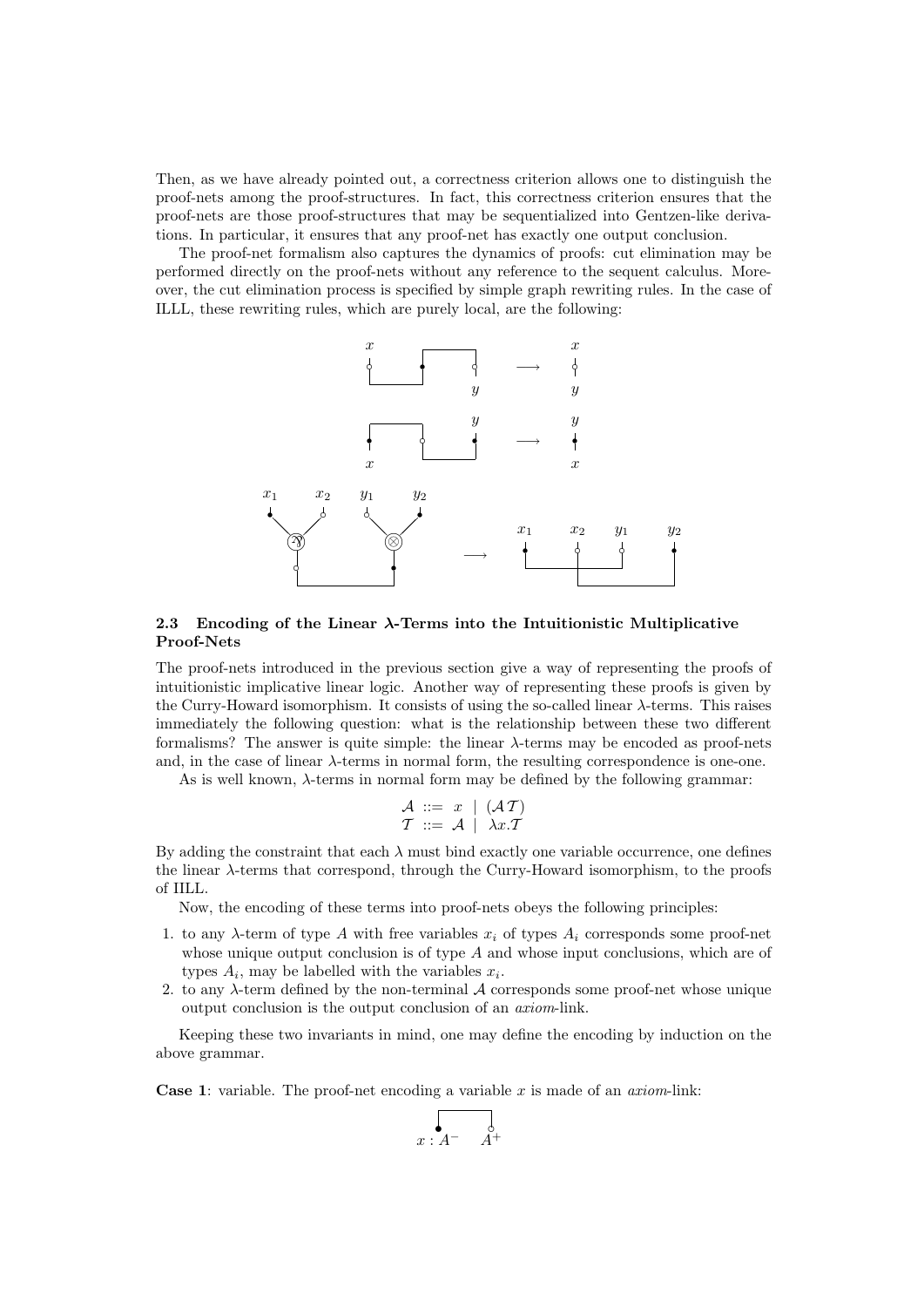Case 2: application. Let  $\Pi_1$  and  $\Pi_2$  be the two proof-nets encoding respectively A and T:



The proof-net encoding  $(AT)$  is obtained by gluing  $\Pi_1$  and  $\Pi_2$  with a tensor-link as follows:



Case 3: abstraction. Let  $\Pi$  be the proof-net encoding  $\mathcal{T}$ :



The proof-net encoding  $\lambda x$ . T is obtained by adding a par-link as follows:



The above encoding is not merely syntactic: it relies on an actual correspondence that also takes into account the dynamics of the  $\lambda$ -calculus. Indeed,  $\beta$ -redexes may be represented by using cuts as follows.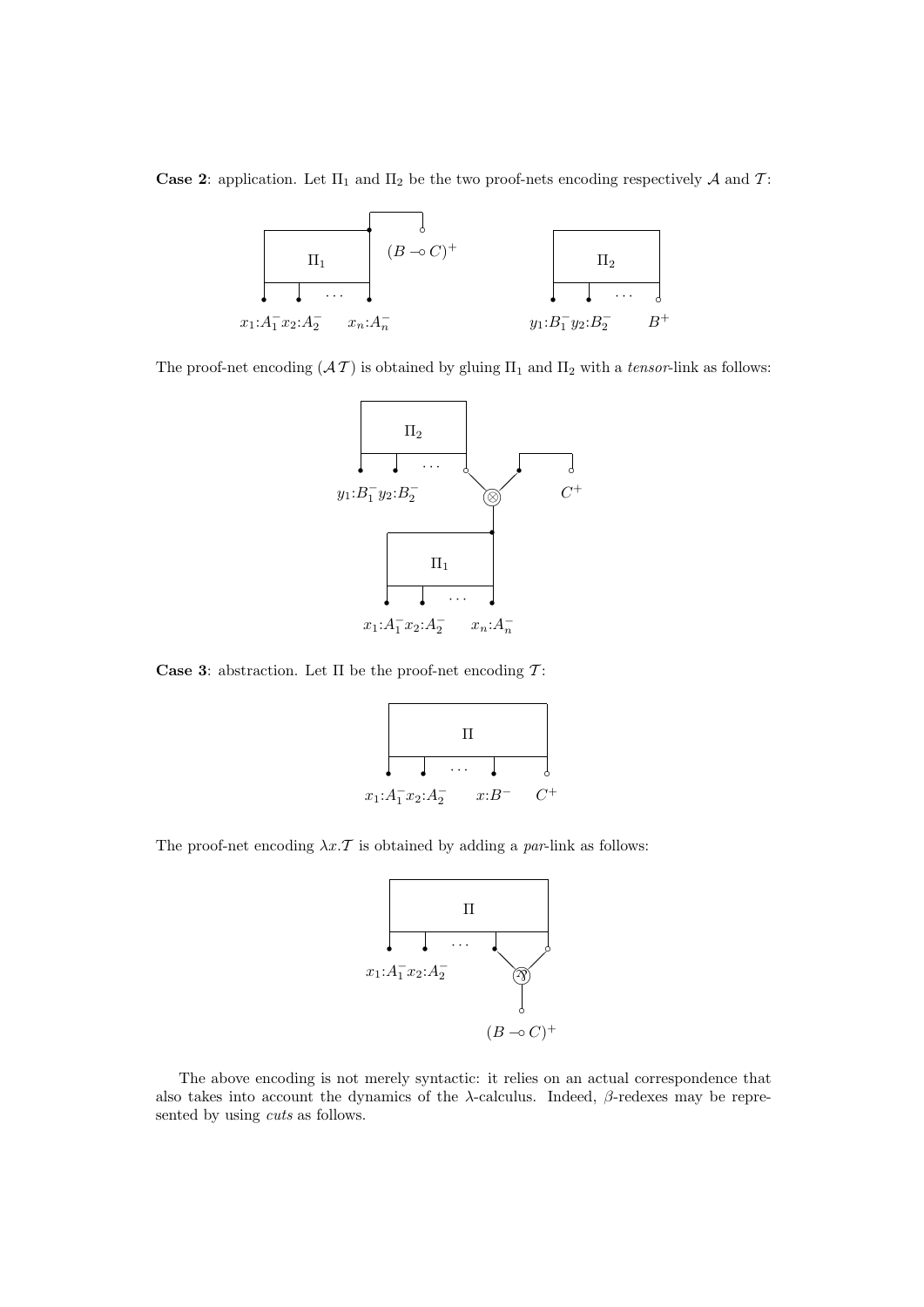Let  $\Pi_1$  and  $\Pi_2$  be the proof-nets encoding respectively  $\lambda x.\mathcal{T}_1$  and  $\mathcal{T}_2$ :



The proof-net encoding  $((\lambda x.\mathcal{T}_1)\mathcal{T}_2)$  is obtained as follows:



Then, the process of cut elimination, as specified at the end of Section 2.2, amounts to the reduction of the  $\beta$ -redexes.

## 3 Semantic Readings as Proof-Nets

As noticed by van Benthem, λ-terms provide a semantic reading of categorial laws such as Montague type raising, Geach composition, argument lowering, etc.

Consider, for instance, Montague type raising, i.e.,

$$
e - ((e, t), t)
$$

or, using Girard's notation,

$$
e - ((e - \circ t) - \circ t).
$$

Its semantic reading is provided by the  $\lambda$ -term  $\lambda x . x y$ , where y is a free variable of type e. In the case of a sequential proof, it is necessary to decorate each sequent with a  $\lambda$ -term in order to get this semantic reading:

$$
\begin{array}{c}\n\overline{x:(e \multimap t) \vdash x:(e \multimap t) \quad y:e \vdash y:e} \\
\hline\n\overline{y:e, x:(e \multimap t) \vdash xy:t} \\
\overline{y:e \vdash \lambda x.xy:((e \multimap t) \multimap t)}\n\end{array}
$$

When using proof-nets, however, one may get the semantic reading directly. Consider the proof-net that proves Montague type raising:

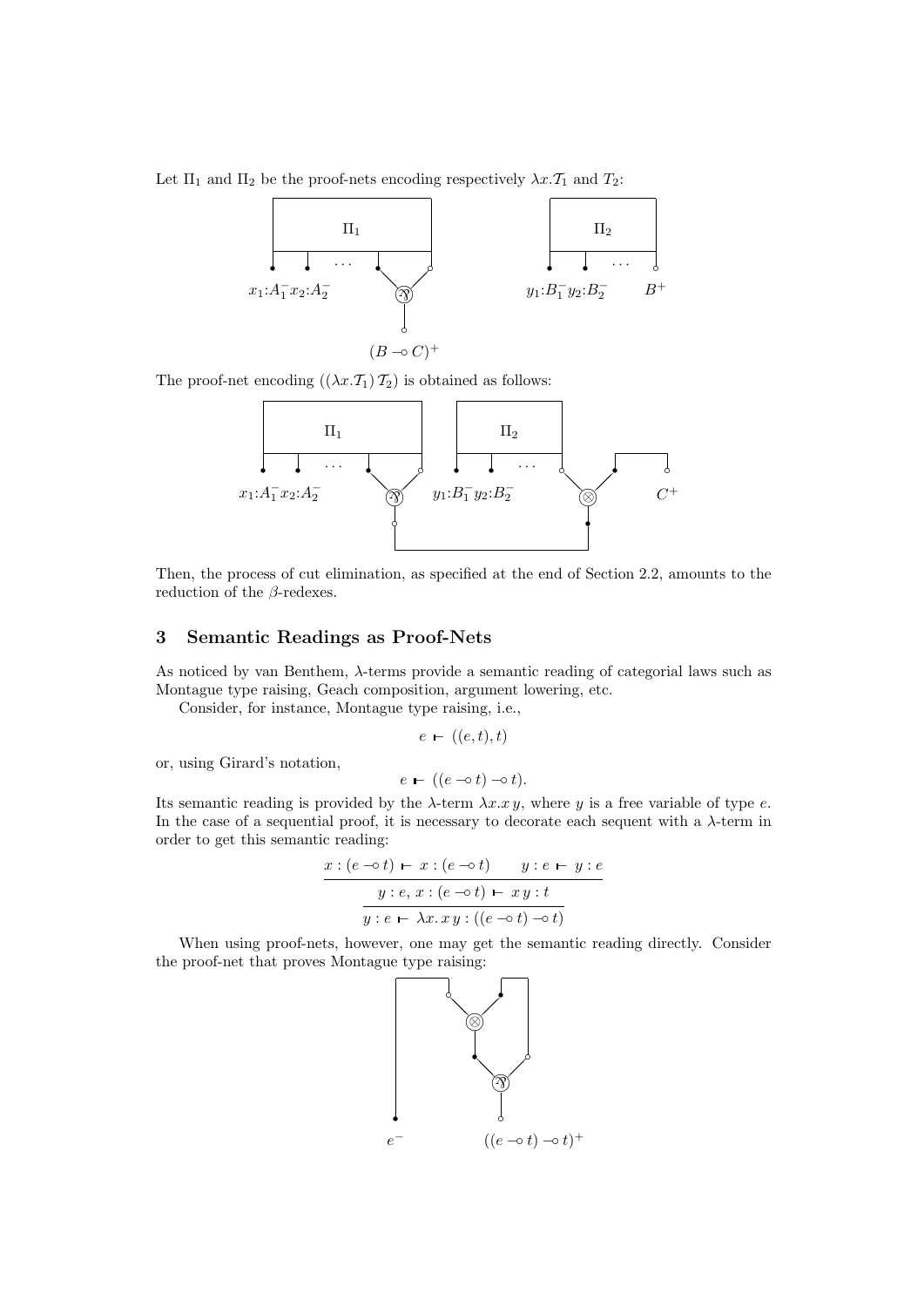As we will see, a simple traversal of this proof-net will provide the semantic reading. This traversal, which follows Lamarche's dependency paths [10], may be specified by a simple set of instructions:

- 1. enter the proof-net by its unique output conclusion;
- 2. follow the path specified by the output polarities until an axiom-link is eventually reached; this path, which is ascending, is made of par-links that correspond to successive λ-abstractions;
- 3. cross the axiom-link following the output-input direction;
- 4. follow the path specified by the input polarities; this path, which is descending, is made of tensor-links that correspond to successive applications; it ends either on some input conclusion of the proof-net, or on the input premise of some par-link; in both cases, the end of the path coincides with the head-variable of the corresponding  $\lambda$ -term; in the first case (input conclusion), this head-variable is free; in the second case (premise of a par-link) this head-variable is bound to the  $\lambda$  corresponding to the par-link;
- 5. in order to get all the arguments to which the head-variable is applied, start again the same sort of traversal from every output premise of the *tensor*-links that have been encountered during the descending phase described in 4;

It is worth noting that the above traversal algorithm does not make sense on every proofstructure. For instance, one may easily imagine proof-structures some links of which would never have been visited during the traversal. Another possible problem is when reading the head-variable: the descending path that follows the input polarities could end on the input premise of a par-link that would not have been visited before, i.e., a par-link that would not correspond to a λ-abstraction. But these "pathological" proof-structures, for which the reading algorithm does not work, are precisely the ones that are rejected by the correctness criterion. In other words, they are not proof-nets.

As a further illustration, consider the following consequence of Geach composition rule:

$$
(a \neg o b) \rightharpoonup (c \neg o a) \neg o (c \neg o b),
$$

to which is associated the following proof-net:



Let us try to apply the reading algorithm on this example:

- 1. we enter the proof-net by its output conclusion (i.e. the conclusion of type  $((c−₀a)−₀(c−₀$  $(b))^+$ ), and go up, following the output polarities; we cross two par-links that correspond to two successive  $\lambda$ -abstractions, say  $\lambda x$  and  $\lambda y$ ; hence, the  $\lambda$ -term that we are reading has the form  $\lambda x.\lambda y.\mathcal{T}_1$
- 2. we follow the axiom-link in the output-input direction, and go down, following the intput polarities; we cross the leftmost tensor-link, and we end on the input conclusion of type  $(a \neg b)^{-}$ ; this input conclusion corresponds to a free head-variable, say z; therefore, we are reading a  $\lambda$ -term of the form  $\lambda x.\lambda y.(z \mathcal{T}_2);$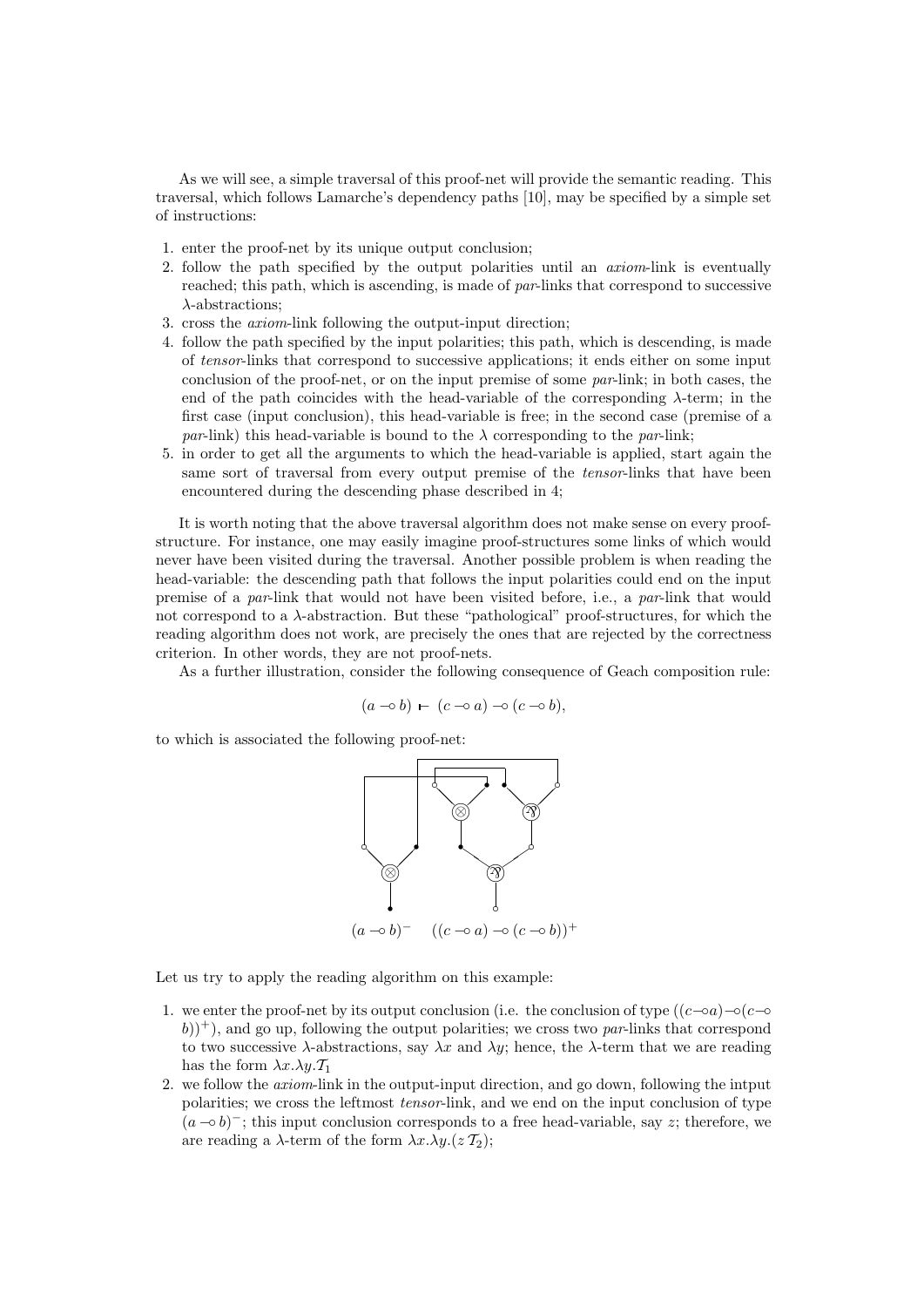- 3. in order to read the argument to which is applied the head-variable z (i.e. the  $\lambda$ -term  $\mathcal{T}_2$ ), we again start the process from the output conclusion of the tensor-link that we just crossed; we follow the leftmost *axiom*-link, cross the second *tensor*-link and we end on the input premise of the par-link corresponding to  $\lambda x$ ; hence, we have read a  $\lambda$ -term of the form  $\lambda x.\lambda y.(z(x \mathcal{T}_3))$ ;
- 4. similarly, we read the  $\lambda$ -term corresponding to  $\mathcal{T}_3$  and we get the complete reading of the proof-net:  $\lambda x.\lambda y.(z(x y)).$

Thus, we have shown how to obtain semantic readings from proof-nets by a simple traversal following Lamarche's dependency paths. In fact, this traversal of the proof-nets is so simple (linear time) that one can say that the semantic reading is no longer provided by a  $\lambda$ -term but by the proof-net itself. In other words, we argue that we no longer need the λ-terms anymore since we have the proof-nets at our disposal. This point of view will make more sense when working with logics more powerfull than IILL in which the correspondence between λ-terms and proof-nets is no longer one-one. Indeed, for such logics, the notion of proof-net is much richer than that of  $\lambda$ -term.

### 4 Proof-Nets for the Categorial Hierarchy

#### 4.1 The Categorial Hierarchy

In [24], van Benthem defines the following categorial hierarchy, starting on the left with the Lambek calculus and ending on the right with the intuitionistic implicative logic:



Each of these implicational caculi may be obtained from another by adding or removing one or more structural rules. For instance, starting from L, one gets LC by admitting the contraction-rule. Then, LPC is obtained by adding the permutation-rule. Finally, one reaches IL by adding to LPC by the weakening-rule.

In Section 2, we have introduced the notion of proof-net in the framework of IILL, which is another name for  $LP<sup>1</sup>$ . Therefore, in order to adapt this notion to the Lambek calculus, we must explain how to reject the permutation-rule. This will be explained briefly in Section 4.2.

On the other hand, in order to adapt the notion of proof-net to LC, LPC, and IL, we must allow for the structural rules of contraction and weakening. This is done, in linear logic, by using Girard's modal operator "!". Hence, we will consider, in Section 4.3, a the fragment of intuitionistic linear logic that contains "−◦" and "!" as the only connectives. This fragment is called intuitionistic implicative exponential linear logic (IIELL, for short).

#### 4.2 Proof-Nets for the Lambek calculus

Proof-nets for the lambek calculus have been defined by Roorda in his thesis [21] and are presented in detail in [11, 20].

In order to deal with the non-commutativity of L, one must distinguish between the left and right premises of the links. Consequently, one gets two different sorts of tensor-links, corresponding to the formulas  $(A \ B)^-$  and  $(A/B)^-$ , and two different sorts of par-links, corresponding to the formulas  $(A \ B)^+$  and  $(A/B)^+$ . One must also take into account the fact that the formulas in Lambek's sequents are ordered. This gives rise to an order on the

<sup>&</sup>lt;sup>1</sup> There is actually one difference: in LP, the empty antecedent is not admitted in the sequents.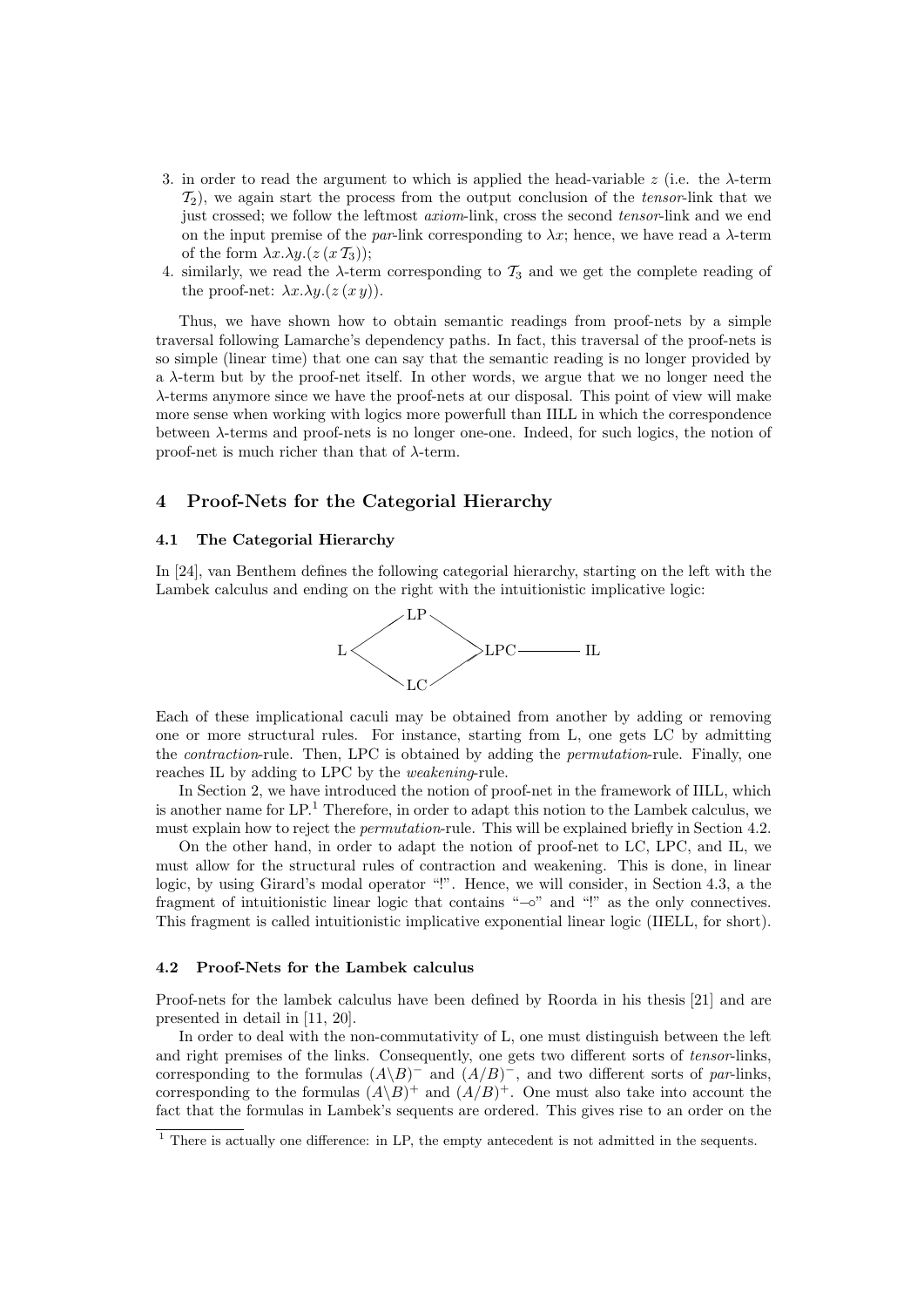conclusions of the proof-nets (a cyclical order, to be precise). Then, in order to adapt the correctness criterion, one has to add a planarity requirement: the axiom-links may not cross one another.

### 4.3 Proof-nets for Intuitionistic Implicative Exponential Linear Logic

Girard's unary connective "!" is a modal operator that allows for the structural rules of contraction and weakening. It obeys the following logical rules:

$$
\frac{A, \Gamma \vdash C}{!A, \Gamma \vdash C} \quad (\text{dereliction}) \qquad \frac{!A_1, \dots !A_n \vdash C}{!A_1, \dots !A_n \vdash !C} \quad (\text{promotion})
$$
\n
$$
\frac{!A, !A, \Gamma \vdash C}{!A, \Gamma \vdash C} \quad (\text{contraction}) \qquad \frac{\Gamma \vdash C}{!A, \Gamma \vdash C} \quad (\text{weakening})
$$

Consequently, intuitionisitc implication " $\rightarrow$ " may be defined as follows:

$$
(A \rightarrow B) = (A \rightarrow B).
$$

Now, in order to accomodate the proof-nets with this modal operator, new sorts of links must be introduced:

| <b>NAME</b>     | Dereliction          | $\mathit{Contraction}$        |
|-----------------|----------------------|-------------------------------|
| Link            | р                    | $p_1$<br>$p_2$                |
|                 |                      |                               |
|                 |                      | с                             |
|                 |                      |                               |
|                 |                      |                               |
|                 | C                    | C                             |
| <b>PREMISES</b> | $\boldsymbol{p}$     | $p_1, p_2$                    |
| CONCLUSIONS     | C.                   | C                             |
| <b>TYPES</b>    | $p: A^-$             | $p_1, p_2, c: 1A^-$           |
|                 | $c:1A^-$             |                               |
| POLARITIES      | $p, c: \text{input}$ | $ p_1, p_2, c: \text{input} $ |

As for promotion and weakening, simple links are not sufficient. The problem with the promotion rule is that it is contextual:

In order to circumvent these difficulties, one uses *boxes*: A box is a part of the proof structure, the interior of which is itself a proof structure. The conclusions of a box are called its doors. There are two kinds of boxes: promotion-boxes and weakening-boxes.



Then, the notion of correctness is defined by induction on the nesting of the boxes:

1. the proof-net obtained by replacing each box by a  $n$ -ary  $axiom$ -link whose conclusions are the doors of the boxes satisfies the usual correctness criterion;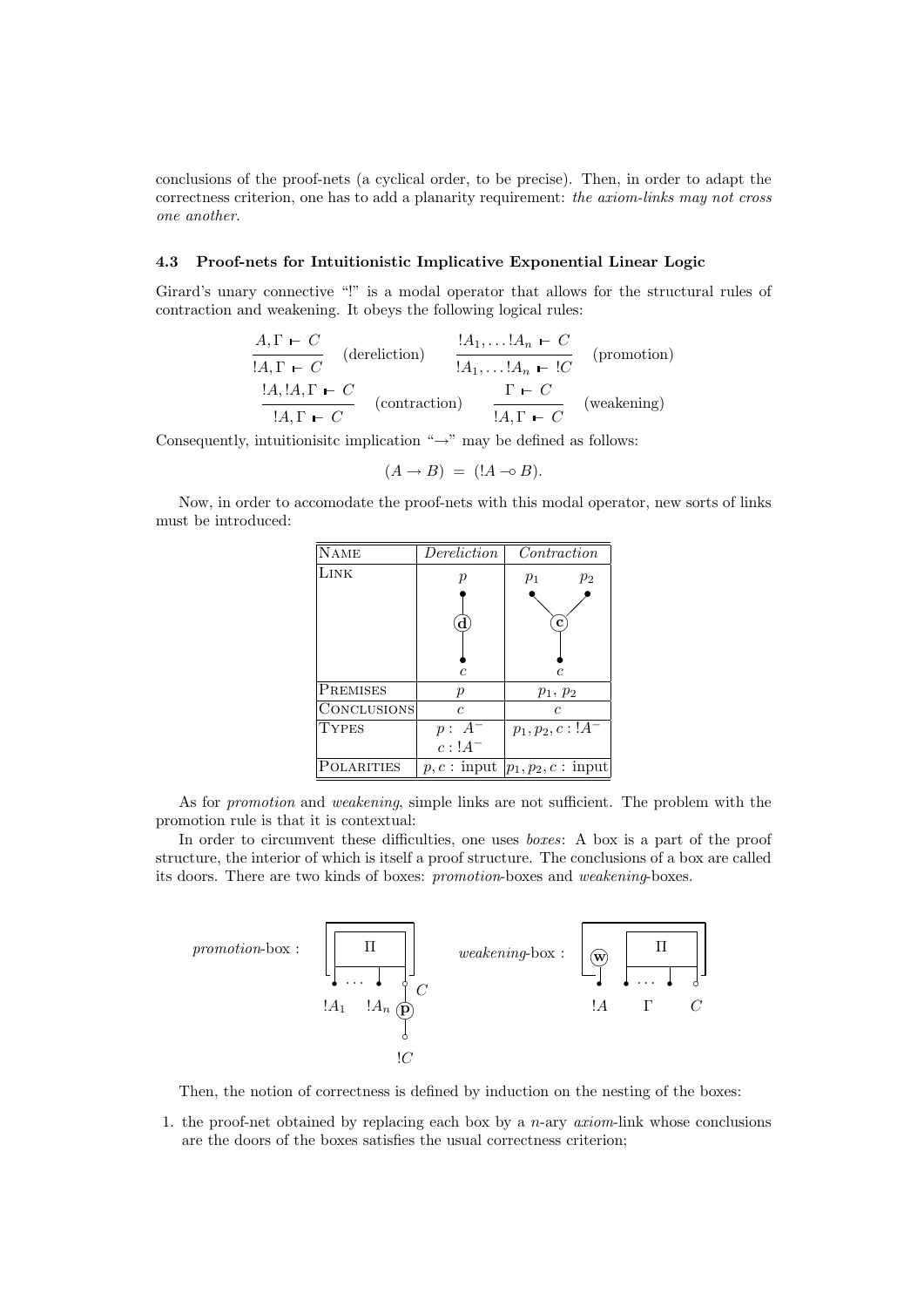### 2. the interior of each box is correct.

On the dynamic side, the presence of the connective "!" gives rise to new cut-elimination cases that correspond to new graph rewriting rules:



where, strictly speaking, the *n*-ary *weakening*-box in the lefthand side of the second rule correspond to n nested ordinary weakening-boxes.

#### 4.4 Encoding simply-typed  $\lambda$ -terms

The intuitionistic implicative logic corresponds, through the Curry-Howard isomorphism, to the simply-typed  $\lambda$ -calculus. Hence, the simply-typed  $\lambda$ -terms may be encoded into the IIELL proof-nets.

The translation is very similar to the one described in section 2. The main difference is that a  $\lambda$ -term whose free variables are of type  $A_i$  is now translated into a proof-net whose input conclusions are of type  $!A_i$ . This allows different input conclusions of the same type to be contracted, which is a way of taking the non-linearity of the terms into account. Then, the translation has to be adapted by using contraction-links, dereliction-links, weakening-boxes, and promotion-boxes when needed.

Conversely, the traversal algorithm that provides the  $\lambda$ -term corresponding to a proofnet is almost the same as the one described in Section 3. The only difference is during the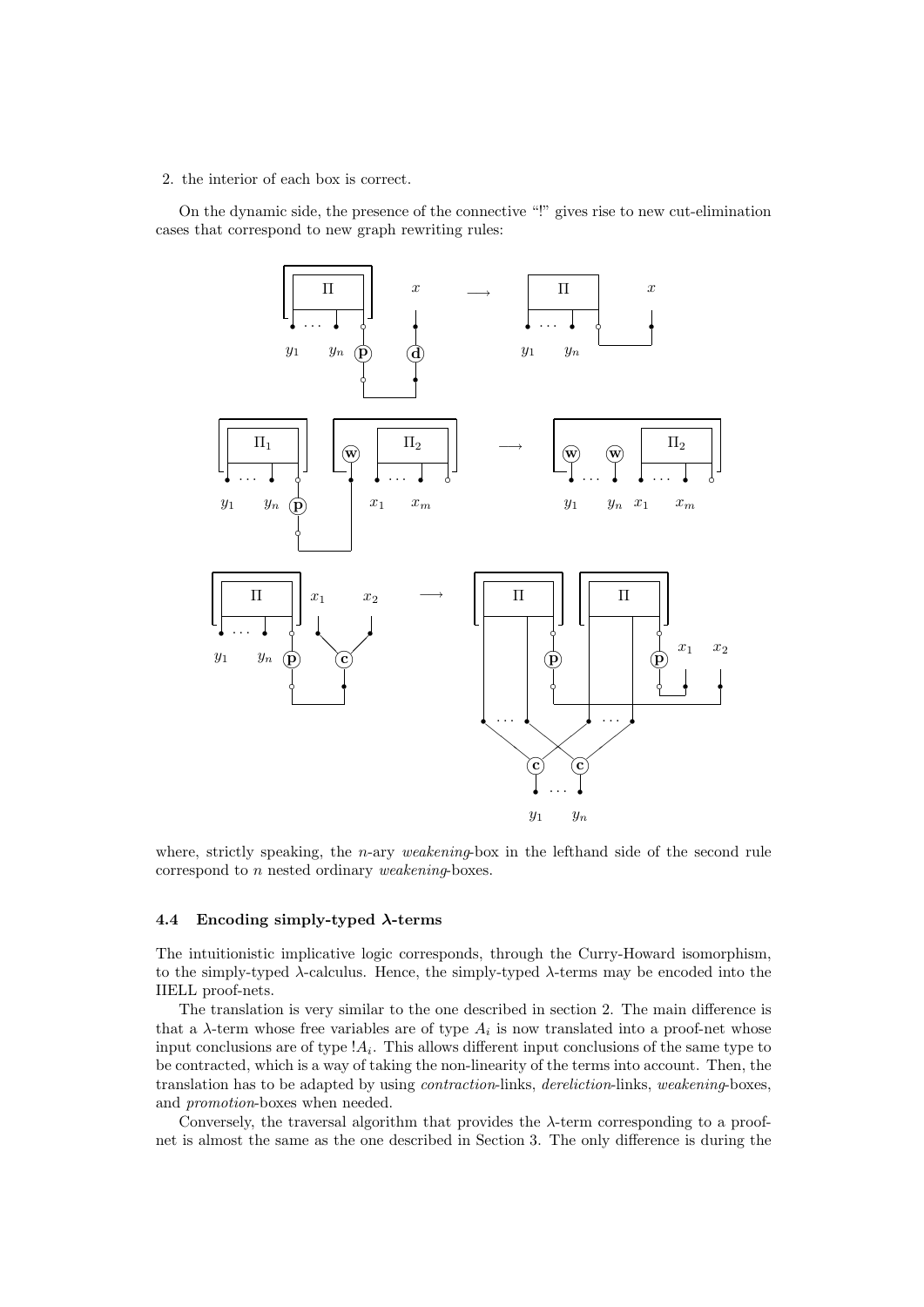descending phase: after having crossed a bunch of *tensor*-links, one may cross a *dereliction*link followed by several contraction-links before reaching the head-variable.

For more details on this topic, see [2, 4, 19].

## 5 Semantic Recipes as Proof-Nets

In this section we provide an example of the use of proof-nets as a uniform framework that allows syntactic and semantic analysis to be unified. This example, which is more elaborate that those of Section 3, is in the spirit of Montague PTQ Grammar[14].

On the syntactic side, we use the Lambek calculus together with three basic types:  $n$ , sn, and s.

On the semantic side, we use IIELL with the two Montagovian basic types  $e$  and  $t$ . For the purpose of our example, we also assume the existence of the following typed constants (with their obvious intended meanings):

 $\forall : ((e \neg o t) \neg o t), \quad \supset : (t \neg o (t \neg o t)), \quad \text{barber} : (e \neg o t), \quad \text{shape} : (e \neg o (e \neg o t)).$ 

Technically, these constants will be handled as free variables: they will decorate input conclusions of proof-nets.

We also assume that the following homomorpism  $H$  between syntactic and semantic types is given:

$$
\mathcal{H}(n) = (!e \multimap t) \qquad \mathcal{H}(sn) = !e \qquad \mathcal{H}(s) = t
$$
  

$$
\mathcal{H}(A \setminus B) = \mathcal{H}(A) \multimap \mathcal{H}(B) \qquad \mathcal{H}(A/B) = \mathcal{H}(B) \multimap \mathcal{H}(A)
$$

Then, we consider a lexicon made of words to which syntactic types and semantic proofnets are attached. Each of these semantic proof-nets is such that:

- 1. the type of its unique output conclusion is the semantic type of the corresponding word, i.e., the homomorphic image of the the associated syntactic type;
- 2. its input conclusions (if any) are decorated with constants.

| <b>LEXICON</b> |                                                   |                                                                     |                       |
|----------------|---------------------------------------------------|---------------------------------------------------------------------|-----------------------|
|                | WORD SYNTACTIC CATEGORY                           | SEMANTIC CATEGORY                                                   | SEMANTIC PROOF-NET    |
| barber         | n                                                 | $(!e \rightarrow t)$                                                | $\rm H_{bar}$         |
| every          | $(s/(np\backslash s))/n$                          | $(!e \rightarrow t) \rightarrow ((!e \rightarrow t) \rightarrow t)$ | $\Pi_{\text{every}}$  |
| himself        | $(np\backslash s)/np \backslash (np\backslash s)$ | $ (e \neg o (e \neg o t)) \neg o (e \neg o t) $                     | $\rm H_{himself}$     |
| shaves         | $np\geqslant(s(np)$                               | $(!e \multimap (!e \multimap t))$                                   | - <sup>1</sup> shaves |

where the proof-nets  $\Pi_{\text{barber}}$ ,  $\Pi_{\text{every}}$ ,  $\Pi_{\text{himself}}$ ,  $\Pi_{\text{shaves}}$  are respectively the following:

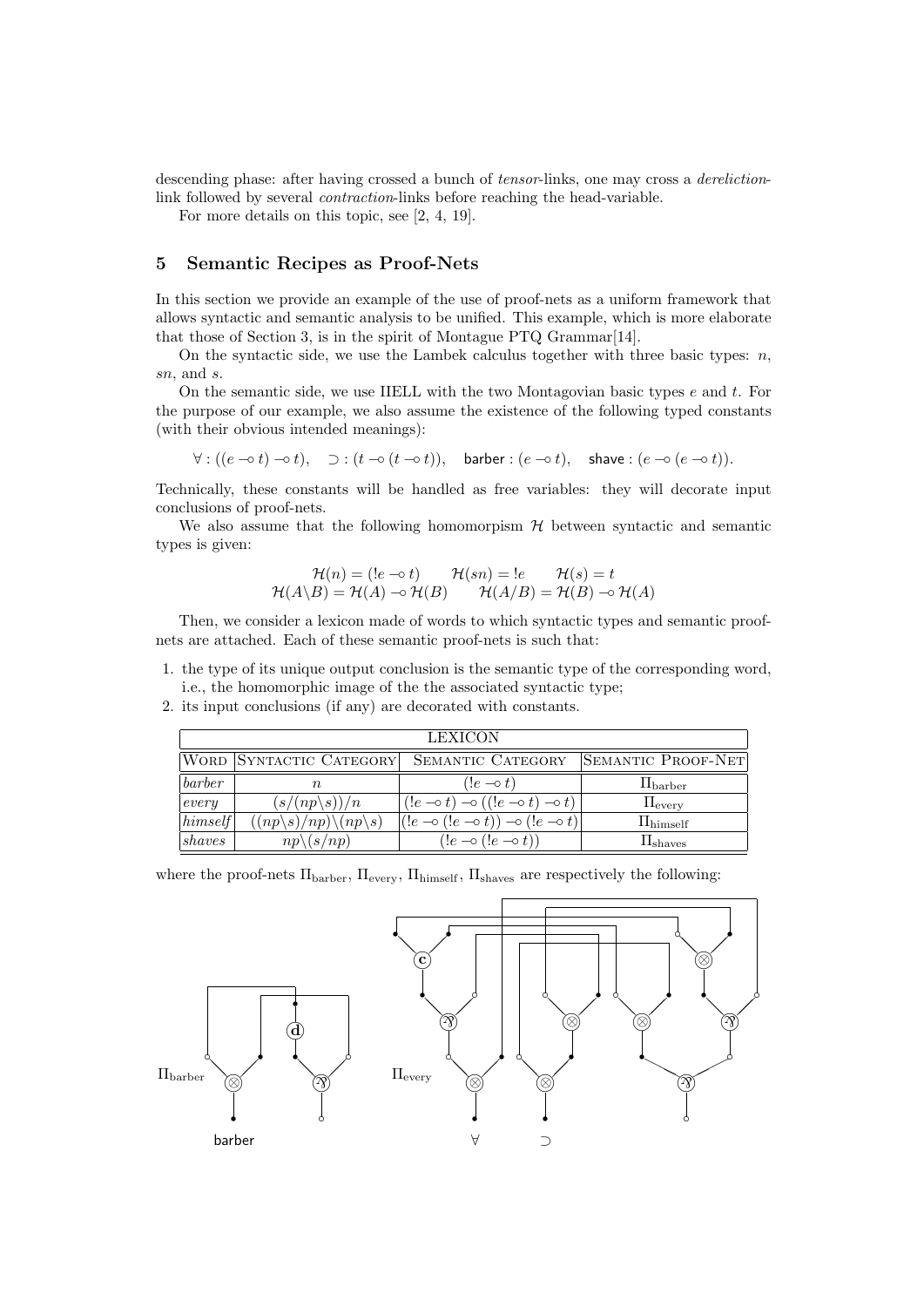

These semantic proof-nets correspond to semantic recipes. For instance, by applying the reading algorithm of Sections 3 and 4 on  $\Pi$ <sub>every</sub>, one obtains the following λ-term:

 $\lambda P.\lambda Q.\forall (\lambda x.\supset (P x)(Q x))$ 

or, using a more usual notation for the connectives ∀ and ⊃:

$$
\lambda P \cdot \lambda Q \cdot \forall x . (P x) \supset (Q x)
$$

Now, consider the non-commutative proof-net resulting from the syntactic analysis of the sentence "every barber shaves himself ":



If one does not take the orientation of the links into account (identifying both  $\langle$  and  $/$ with  $\sim$ ), we may think of the above proof-net as a proof-net of IILL or even IIELL. Then, replacing each syntactic type by the corresponding semantic type does not affect the welltypedness of the proof-net because  $H$  is a homomorphism. This allows the semantic recipes to be plugged by means of cuts, the resulting proof-net being still well-typed: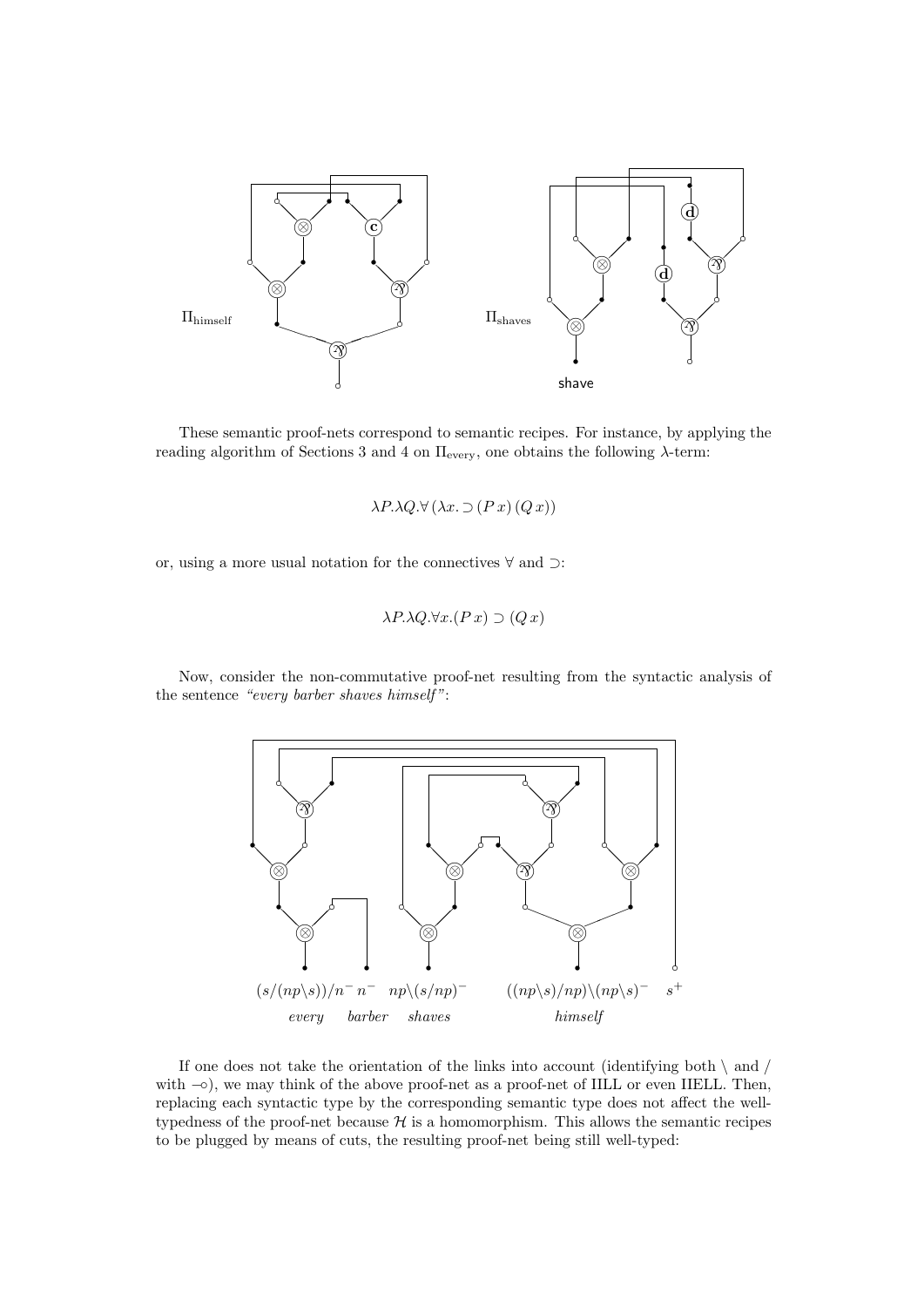

Then, by cut elimination, one gets the semantic proof-net associated to the whole sentence:



whose semantic reading provides:  $\forall x.$ (barber x)  $\supset$  (shave x x).

### Acknowlegment

We would like to thank A. Cichon and F. Lamarche for helpful comments.

## References

- 1. B. Carpenter. Lectures on Type-Logical Semantics. MIT Press, Cambridge, Massachussetts and London England, 1996.
- 2. V. Danos. Une application de la logique linéaire à l'étude des processus de normalisation et principalement du lambda calcul. Thèse de doctorat, Université de Paris VII, 1990.
- 3. V. Danos and L. Regnier. The structure of multiplicatives. Archive for Mathematical Logic, 28:181–203, 1989.